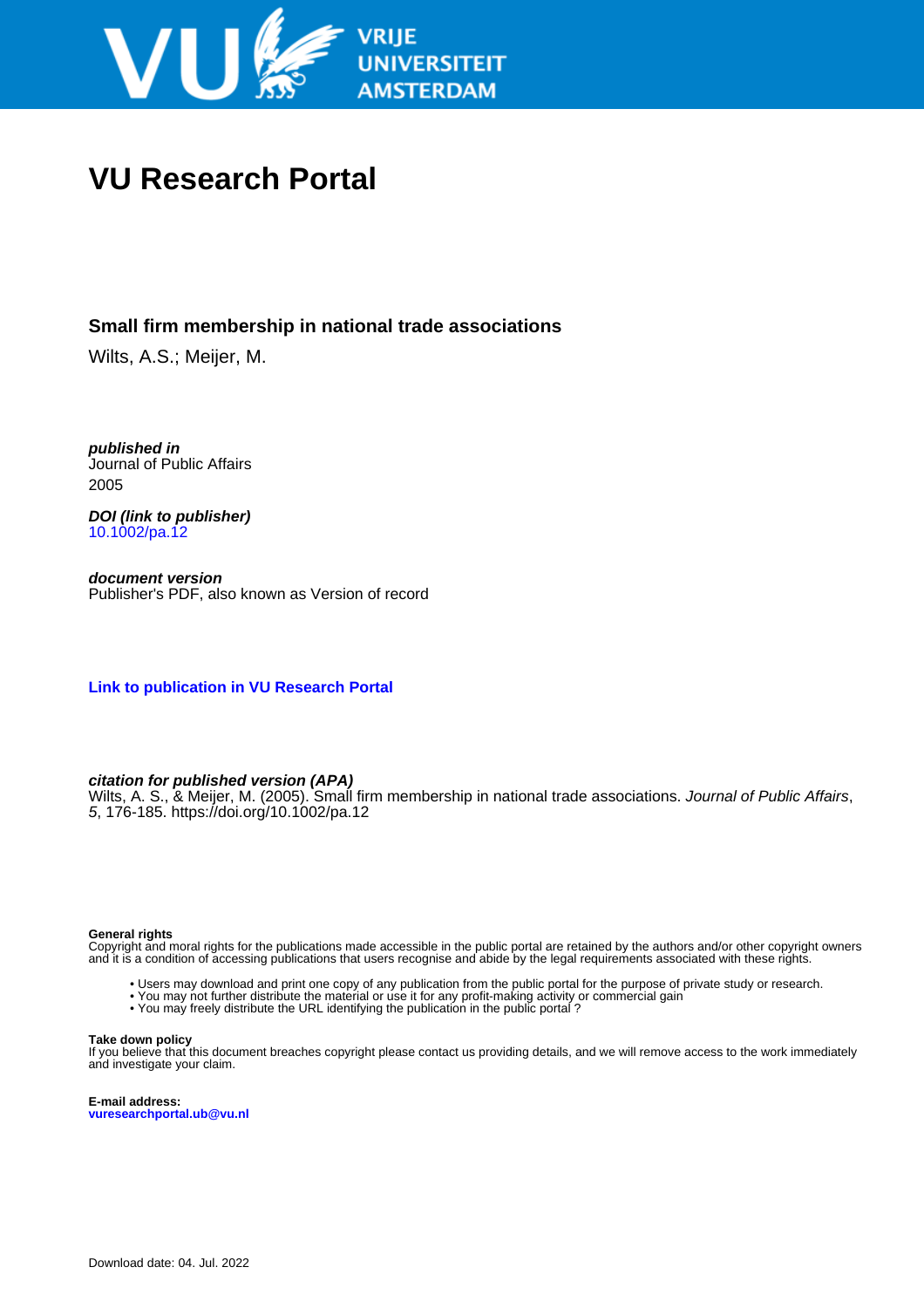# Small firm membership in national trade associations

Arnold Wilts\* and Marloes Meyer Free University, The Netherlands

 $\bullet$  Business associations play a significant role in private–public interactions by aggregating company interests and relating these to political decision makers. Associations are particularly important for smaller firms, which generally do not have the resources to pursue political strategies independently. This paper discusses the question of what the motives are for small and medium-sized firms to maintain their membership in national trade associations at a time when the European business environment is undergoing profound changes. Using the example of the Netherlands, it is argued that associational membership is determined foremost by political considerations. The implication of this conclusion is that national business associations continue to perform an important function in mediating business–government relations. Despite the internationalization of public decision making, these organizations remain important intermediaries for corporate public affairs.<sup>1</sup>

Copyright  $@$  2005 John Wiley & Sons, Ltd.

## **Introduction**

As the development of the European Union (EU) progresses, corporate political action is becoming more important for competitive success in Europe. The build-up of the Single European Market is creating new opportunities for companies to gain economic benefits through influencing political decision making. Firms may, for example, strive to have trade barriers removed, thus supporting their market strategies through political action (Baron, 1995). Alternatively, firms may follow the opposite goal and support greater political binding, if that is in line with their business interests (Weber and Hallerberg, 2001). Political strategies are then aimed at establishing or maintaining barriers in order to prevent increasing economic competition (Johansson and Elg, 2002).

The internationalization of public affairs within the EU produces a greater political awareness of private companies, and in many ways stimulates them to engage in forms of corporate political action. Such action traditionally is channelled through trade associations—or business interest associations. These organizations offer firms a resource base for pursuing political strategies (Hillman and Hitt, 1999). They are specifically designed to represent business interests towards third parties such as government agencies and trade unions. Because associations mediate the interests of firms and companies, and speak on behalf of the business community, they are important

<sup>—————</sup> \* Correspondence to: Arnold Wilts, Department of Public Administration & Organization Science, Free University, Amsterdam, The Netherlands.

E-mail: as.wilts@fsw.vu.nl

<sup>&</sup>lt;sup>1</sup>We would like to thank two anonymous referees for their helpful comments and suggestions.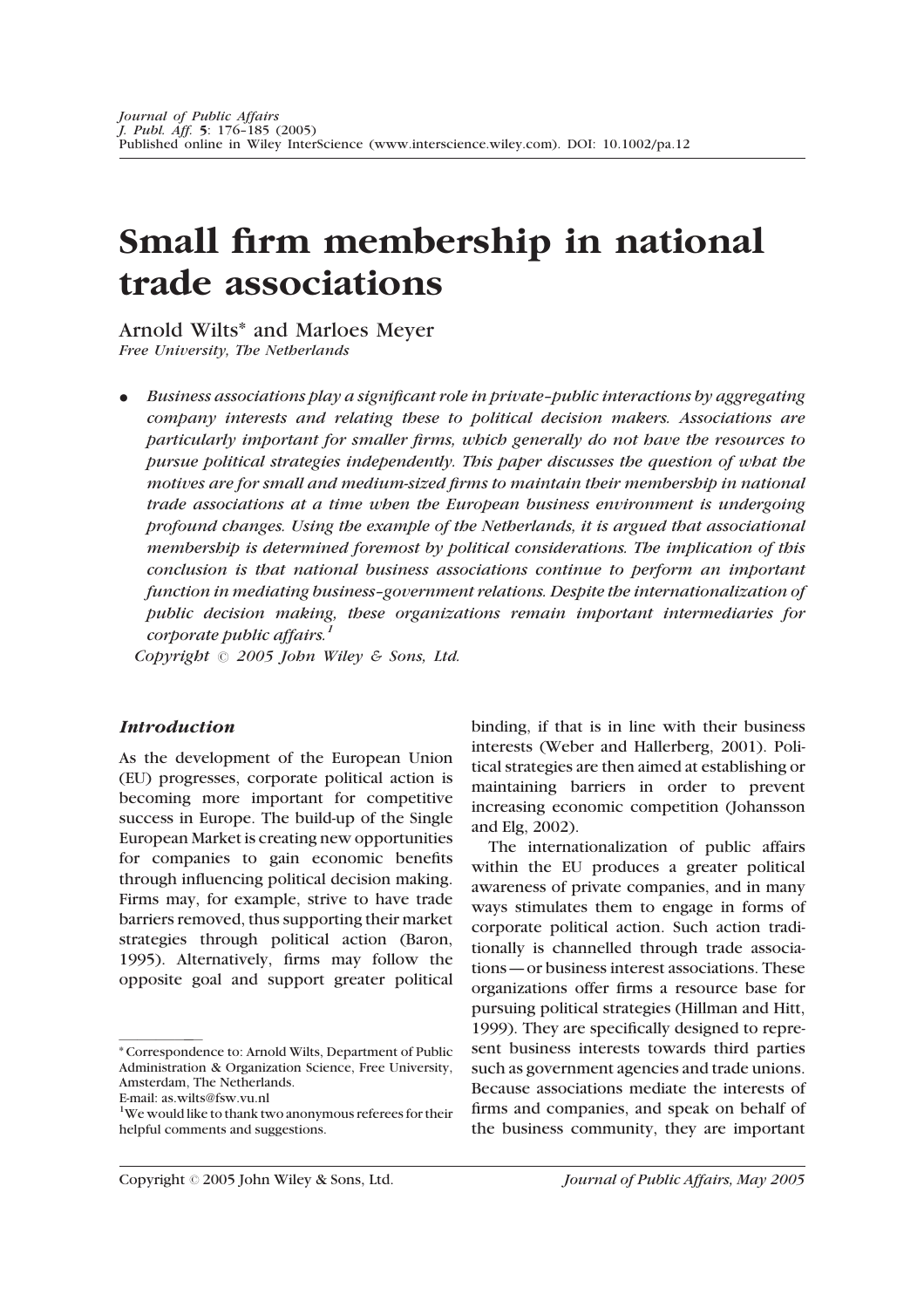actors in various systems of interest politics (Wilts and Quittkat, 2004).

This paper discusses the question of what the motives are for small and medium-sized firms to maintain their membership in national trade associations at a time when the European business environment is undergoing profound changes. This is an important question because there is little empirical evidence available about the impact of Europeanization on national arrangements of interest politics (Lehmkuhl, 2000). Most studies have focused on Europeanlevel developments—for example, analysing the role of large firms in EU policy networks (Coen, 1997). Yet, the majority of firms, particularly smaller ones, do not interact directly with EU institutions. Small and medium-sized companies necessarily rely on collective forms of business action when approaching their public policy environment (Cook and Barry, 1995). This means that questions of the associability between firms and of the conditions for collective action within industries at national level are of central concern to understanding changes in the European business system and their consequences for corporate public affairs.

This paper presents data that indicate that national sectoral associations continue to provide an important resource base for corporate political action, particularly for small and medium-sized firms. It is argued that these firms maintain their membership in national trade associations to acquire information about the public policy process and as a way to interact with political institutions. That is, in the case of national sectoral associations, in contrast to large, inter-sectoral ones (Jordan and Halpin, 2003), selective benefits seem to be less important than collective considerations for firms to maintain their membership in business interest organizations. Therefore, so the paper argues, despite the ongoing internationalization of the European business system, national associations have not lost their function in organizing collective business action towards the policy process. These associations remain important intermediaries for corporate public affairs.

In order to set out its argument, the paper subsequently discusses the characteristics of associational systems, addresses empirical developments within national business associations and—using the example of the Netherlands—presents the results of a survey among the membership of a number of these organizations. In conclusion, the paper specifies three questions for further research that follow from the analysis of the survey results, and which are of both academic and practical interest.

#### Business interests in the EU

The way in which business interests are brought to bear on political decision making is profoundly complicated by the development of the EU. EU policies emerge in a multilevel governance system characterized by complex interactions between local and national governments, heterogeneous sets of interest groups and a great number of different EU agencies (Falkner, 2000). Given the fragmented character of the EU bureaucracy and the often untransparent nature of its decision-making process, it is very difficult for firms to establish contacts through which they can noticeably influence political decision making (Saurugger, 2001). Because there are many entry points to the EU decisionmaking process, access may be easy to achieve but actual influence difficult to demonstrate (Beyers, 2004).

The development of EU policy arrangements meant the emergence of new structures in business–government relations, adding a supranational layer of interest politics and affecting the functioning of business associations in the member states (Greenwood, 1997). At European level, firms and their representatives must act as private interest groups, and in doing so have to compete with other groups for access to the EU institutions (Bouwen, 2002). The EU system, therefore, requires other than very large firms to join forces and try to act collectively towards the EU bureaucracy. For this reason, questions of associability are of central concern for understanding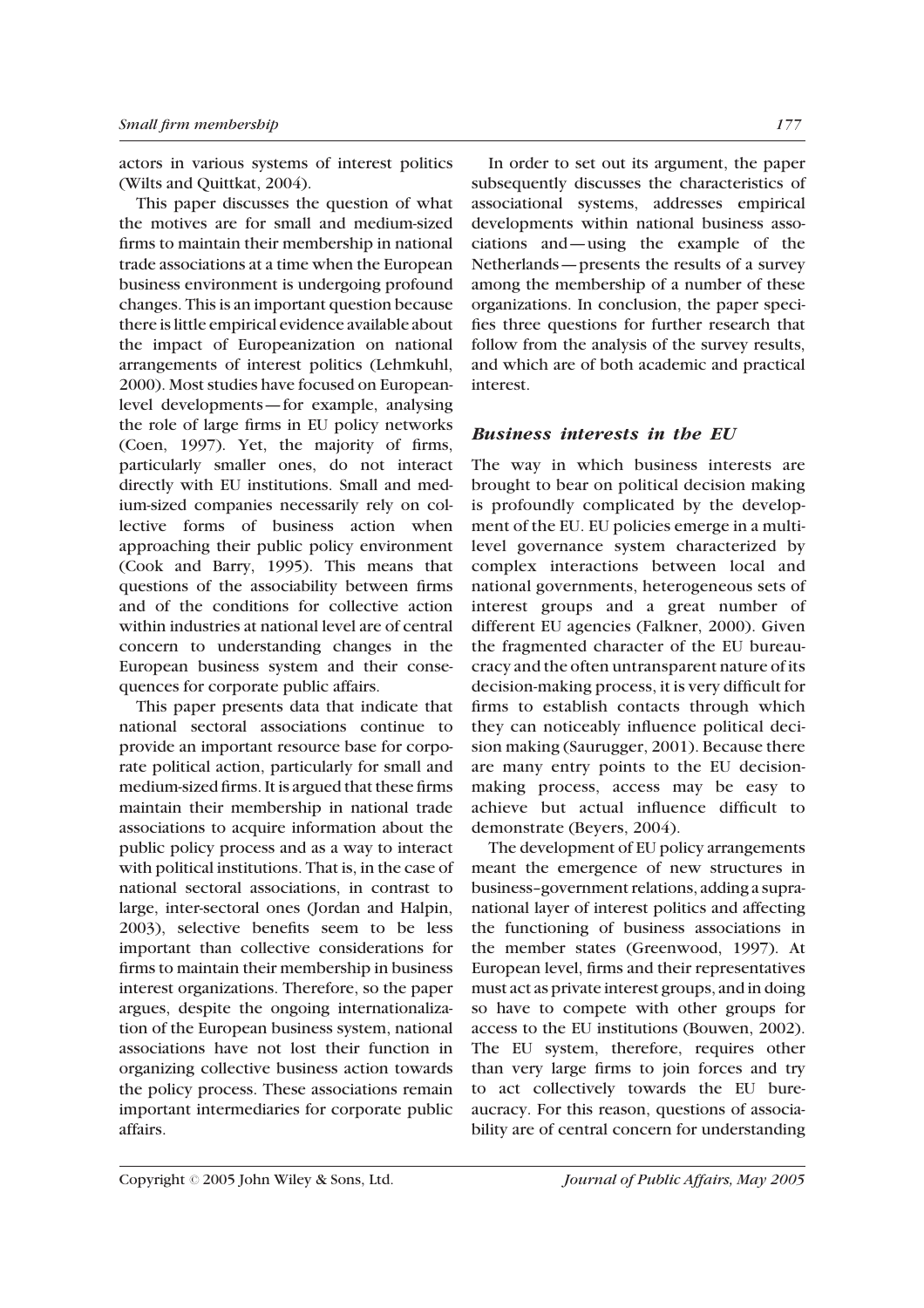developments in business–government relations in a European context.

Firms that try to articulate their interests towards the EU decision-making system are faced with the management question of how to devise effective political strategies and integrate these with their market activities (Rehbein and Schuler, 1999). To overcome this problem, large firms may establish specialist lobbying departments in Brussels and allocate considerable resources to their integration in the company's management structure. Examples are multinational corporations in the car and oil industry (Taminiau, 2001), chemicals and pharmaceuticals. Companies such as BP, Volkswagen and Akzo Nobel have a self-evident interest in maintaining a clear EU presence. Because of their economic importance, leading European firms are able to maintain very close contacts with high levels of the EU bureaucracy, and in many ways have become an integrated part of the EU policy network (Coen, 1997). Small and medium-sized firms, however, generally do not have the resources to pursue political strategies at EU level and are more likely to act collectively to bring their interests to bear on political decision making (Hillman and Hitt, 1999).

Business associations play an important role in aggregating company interests and relating these to political decision makers (Figure 1). Associations coordinate collective business action by bringing firms in contact with their competitors, supplying information to them and helping them to recognize what exactly their political interests are. On the intermediate level, associations organize collective business action by coordinating the political actions of firms, aggregating their interests and building coalitions and alliances with other associations or large firms that have the resources to pursue political strategies of their own (Bennett, 1997a). At the political decision-making level, business associations need to become part of policy networks in order to realize influence.

Achieving privileged access to political decision making requires associations to adopt an insider style, operating according to the parameters set within a certain policy community. This may enforce the professionalization of the management of associations and could produce significant tensions between the need to realize influence on political decision making on the one hand and the need to continue to meet membership demand on the other (Jordan and Halpin, 2003). The more associations are involved in policy networks, therefore, the more difficult it becomes to balance the logics of influence and membership that structure their functioning as collective interest organizations (Schmitter and Streeck, 1999). This holds, in particular, for larger associations that organize interests across industries or sectors (Jordan and Halpin, 2003). Smaller, single-industry associations can more easily organize their constituencies



Figure 1. Exchange relations between three levels in associational systems.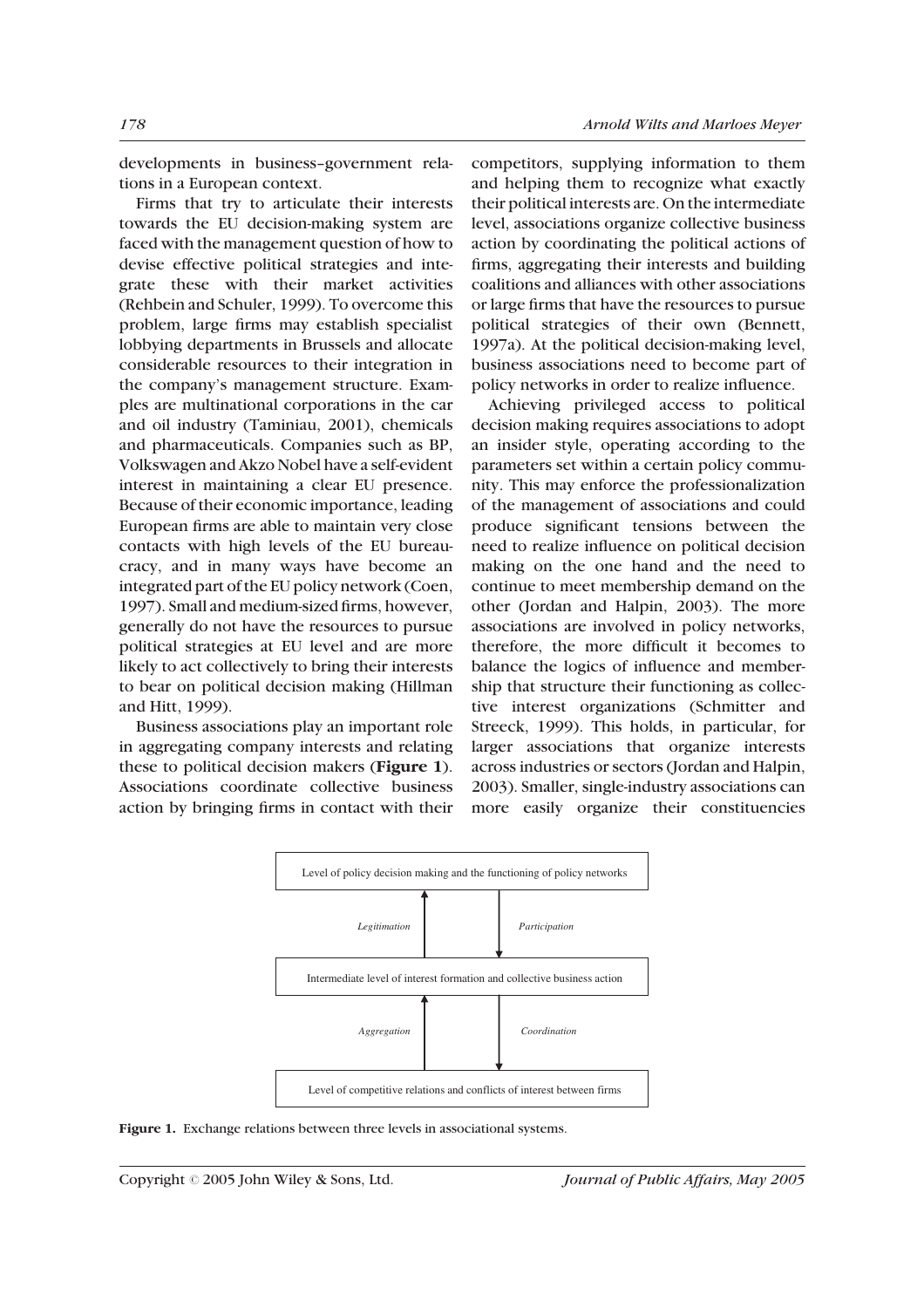(Olson, 1965). In these smaller associations, there is less tension between the task to represent collective interests and the need to meet individual membership demand than in larger, inter-sectoral associations in which collective business action is more difficult to organize.

A similar dynamic occurs when associations try to become part of EU policy networks. Engaging in European activities, such as by direct lobbying or through membership in EU peak federations, requires associations to keep up the resources necessary for representational activities in both the national and the European arena. Many national business associations are too small to be able to become active European players on their own. Most associations need to join forces and associate themselves in European trade federations (Greenwood, 1997). These national associations, therefore, are faced with a double tension between the need to realize political influence and the need to meet membership demand for information and representation (Barnett et al., 2000). That is, national associations are arenas for both aggregating interests and organizing collective business action and actors who, at a higher level of interest aggregation, are engaging in collective action themselves.

In this paper, the focus is on small-firm membership in national trade associations and the conditions for collective business action at the basis of the associational system. Associational membership is voluntary and firms will exit the organization unless the benefits of membership outweigh its costs (Schmitter and Streeck, 1999). This puts pressure on the functioning of associations. A substantial loss of members or the loss of certain membership groups would affect the comprehensiveness of associations, eventually eroding the resource base of these organizations and, in the long run, undermining their legitimacy as the collective voice of business interests (Van Waarden, 1995). Associations can counteract this by continuing to meet membership demand for representation and information, thereby balancing the logics of influence and membership that structure their functioning. Firms, then, will be motivated to maintain their association membership under two general conditions. First, they will have to value the way in which their association represents their collective interests. Secondly, firms will have to approve of the way in which associations support their individual performance.

## Membership incentives

Following the economic and political changes in Europe in recent years, business associations in the member states have come under pressure to review established ways of interest representation and to reassess the significance of the national contacts and affiliations through which they traditionally represent their members' interests (Lehmkuhl, 2000). This can be observed empirically throughout the EU, for example in its three largest members France (Quittkat, 2002), Germany and the UK (Bennett, 1997b), but also in smaller countries such as Spain or Austria (Vatta, 1999).

Business associations are introducing new information tools, while diversifying the way in which they meet membership demand. This can be observed in countries such as Denmark, where the Confederation of Danish Industries supports the international activities of Danish firms through its division for international business development; Ireland, where the leading association IBEC offers management consultancy and legal aid; or the UK, where the Confederation of British Industry offers best practice tools and forms of management support. Examples from below the inter-sectoral level abound as well. In the Netherlands, associations in such diverse sectors as transport, road haulage, chemicals and agriculture have established separate divisions for management support and consultancy. Organizational changes such as these enable the establishment of new forms of cooperation with the membership. Through its consultancy division, the main association in the Dutch chemicals sector VNCI, for example, cooperates with the knowledge centres of large companies such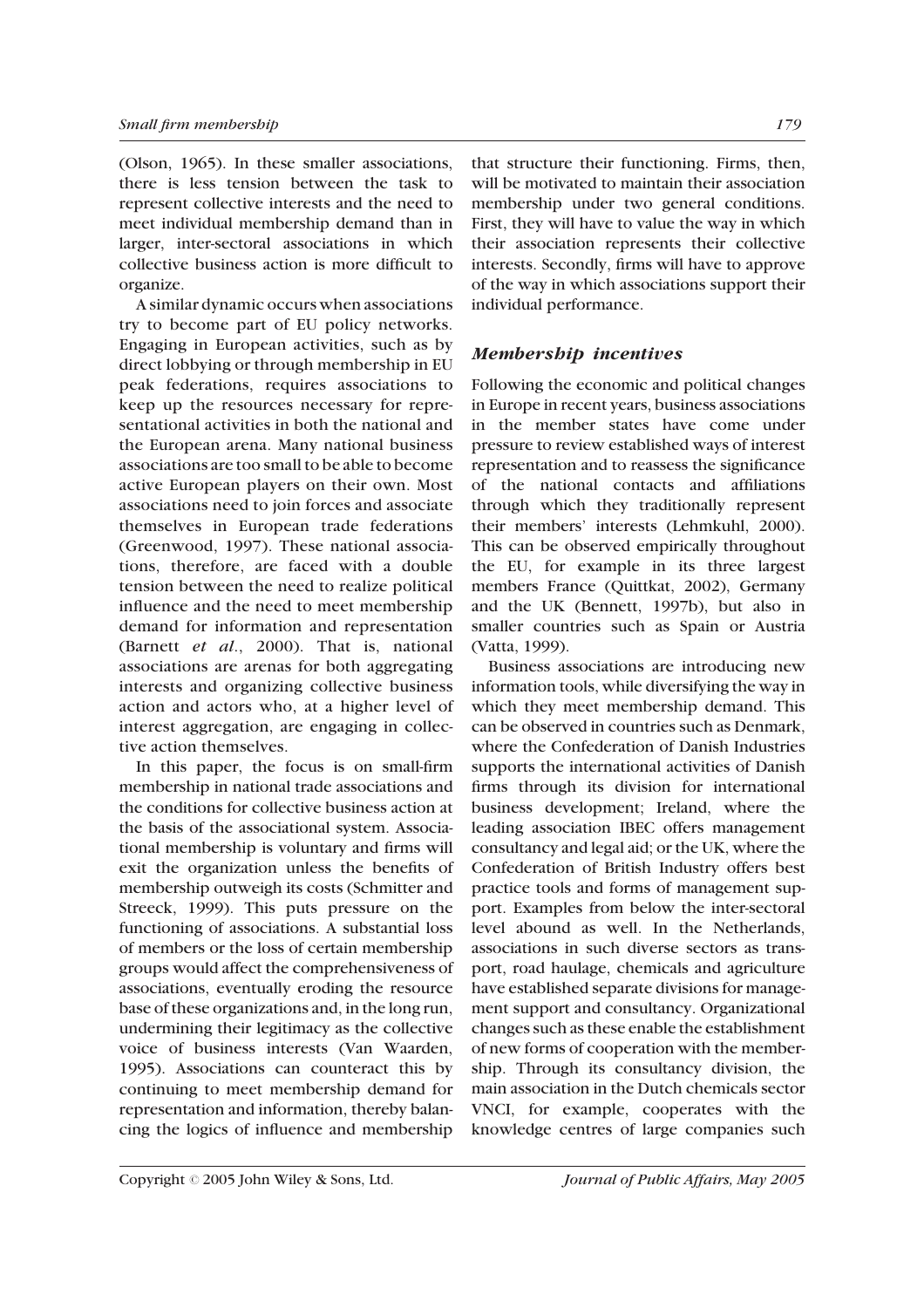as DSM and Akzo Nobel—companies which are themselves active EU lobbyists.

In addition to addressing individual information needs and management questions, associations are increasingly able to offer their members direct economic benefits. As associations often represent the largest part of the companies in their respective sectors, they become commercially interesting for suppliers and financial organizations such as credit card companies. In liaison with commercial service providers, business associations can offer their membership, for example, discounts on sectorspecific purchases or credit transactions. This opens up the opportunity for associations to develop ways of making membership in the associations financially interesting. This means that associations themselves may differ in entrepreneurial success, as shown by differences in the development of advanced communication channels, new services and selective membership incentives through special benefits (Grant, 2001).

Arguably, these developments reflect a gradual change in the functioning of national trade associations. In addition to established forms of collective interest representation, many of these organizations now offer individualized and, at times, retributive services to their members. Realizing selective membership incentives is a way of binding members, especially when the potential membership of an association considers collective purposes to be less relevant (Jordan and Halpin, 2003). However, this may not be the case in smaller, sectoral or single-industry associations that can more easily organize collective business action (Olson, 1965). The empirical question, therefore, is, what are the motives of firms to maintain their association membership?

## The example of The Netherlands

Dutch companies traditionally have been well organized and most tend to be a member in one or more business associations (Visser, 1992). The interests of the Dutch business community today are represented by well over 800 national business associations—not counting regional associations, chambers of commerce and bodies under public law (Schmidt et al., 2003). That is, Dutch companies, although operating in an open economy and in geographical and political proximity to Brussels, choose to maintain their membership in established business interest associations.

To learn more about the motives for firm membership in national trade associations, a mail survey was sent out to a selected number of Dutch companies. The sample for the survey was formed by the membership of eight small associations in the manufacturing sector.<sup>2</sup> At the time of the survey, the membership of these associations varied from 20 to 179. In December 2002, the questionnaire was sent out to 460 companies. A total of 103 companies sent back the completed questionnaire. This represents a response rate of 22%. Two-thirds of the respondents are smaller companies, employing no more than 50 personnel. With few exceptions, respondents employ no more than 100 workers. Only 6% are large companies, employing more than 500. In terms of their annual turnover, almost half of the respondents indicated to have an annual turnover of less than  $\epsilon$ 10m. The respondents, therefore, are predominantly small and medium-sized firms.

A mail survey is an adequate instrument for obtaining empirical information about the reasons for firms to maintain their associational membership. However, given the nature of a survey, the results need to be interpreted carefully. Moreover, given the specificity of national systems of interest politics, research results from the Netherlands cannot be generalized without caution. However, the survey results do provide empirically grounded insight into the conditions for firm associability. In presenting the survey data, this paper contributes to making empirical evidence available

<sup>&</sup>lt;sup>2</sup> Association of Dutch Brick Manufacturers; Dutch Precast Concrete Manufacturers Association; Dutch Association for the Water Treatment Industry; Association of Producers of Bakery Products; Association of the Dutch Meat Industry; Association of Coffee Roasters and Tea Packers in the Netherlands; Dutch Association of Soap Manufacturers; Association of Dutch Waste Companies.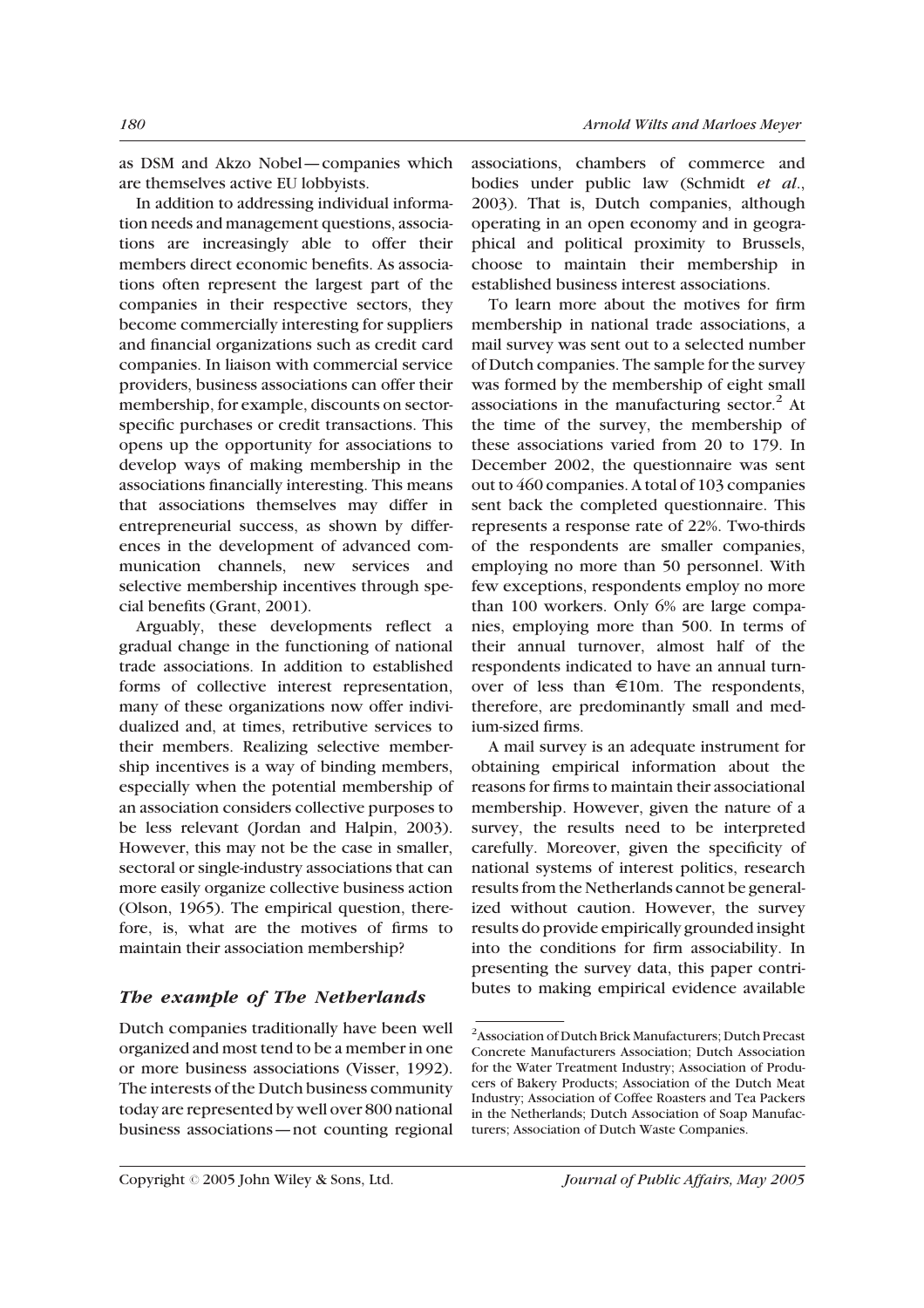concerning the impact of Europeanization on national systems of interest politics. This will therefore help to raise questions for further research into the dynamics of change in organized business interests and their relevance to corporate public affairs.

The respondents in the survey were smaller firms, which generally do not manifest themselves at EU level and which, as a consequence, are often overlooked in studies of business– government interactions in Europe. Theoretically, there are two general motives for these firms to become members of trade associations. Companies can try to exert influence on political developments by joining forces with their competitors and engaging in collective business action. Alternatively, firms may join an association to help to improve their individual performance by drawing on the expertise and information being offered by the association. Empirically, firms will be motivated both by collective and individual considerations. To establish the extent to which these two motives underlie the association membership of small firms, respondents were asked to indicate why they are members of their respective trade associations.

The survey found that more than 80% of the respondents claimed that considerations of collective interest representation are the most important motive for association membership (Figure 2). The second most often mentioned motive was having the opportunity to influence political decision making. Individual motives, such as information needs and individual support, were not mentioned as often by the respondents. The associations' expertise in negotiating collective wage agreements with trade unions was considered to be an important motive for membership by less than half of the respondents. These findings suggest that for small firms, membership in national trade associations indeed constitutes a channel for collective business action towards the policy process, as suggested in the literature (Cook and Barry, 1995).

The survey results indicated that—from the perspective of small and medium-sized firms national associations are an important arena for collective business action towards the policy decision-making process. It seems that associations have not lost this function following the internationalization of economic and public affairs in Europe in recent years. A possible explanation for this, already referred to earlier in this paper, is that the trade associations included in the survey generally draw their membership from a relatively small, industryspecific constituency. The small scale of associations, the possibility of direct contacts with large parts of an industry and the visibility among competitors stimulate the emergence of collective business action (Olson, 1965). This is reflected by the data, which indicate that, for smaller firms, considerations of interest representation and collective action



Figure 2. Motives for associational membership.

Copyright  $\degree$  2005 John Wiley & Sons, Ltd. Journal of Public Affairs, May 2005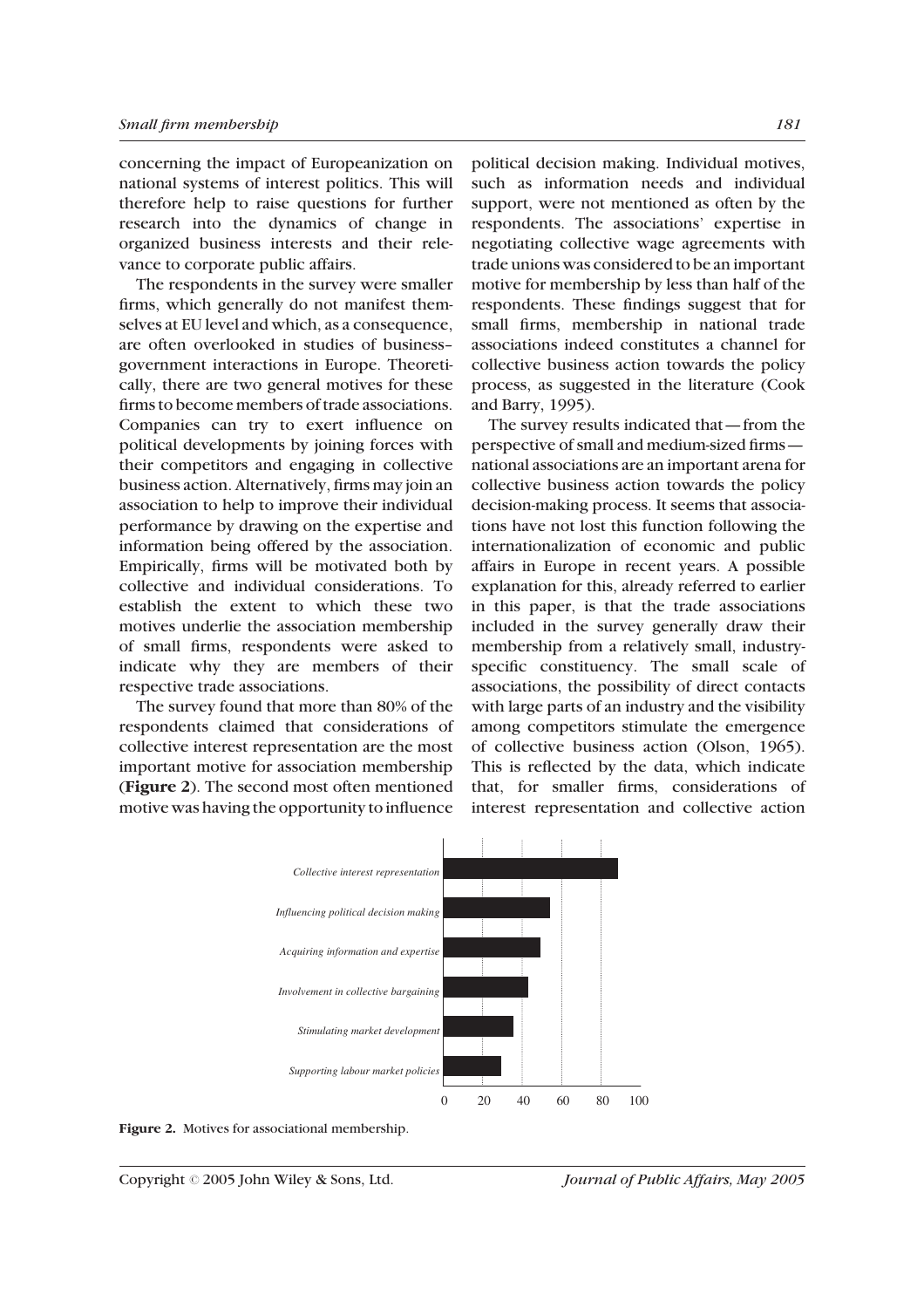are more prominent motives for maintaining associational membership than the information supply of the associations and the support of individual firm performance. This explanation suggests that the conditions for firm associability differ across industries—and may, indeed, be more difficult to achieve in large, inter-sectoral associations (Jordan and Halpin, 2003). The survey results thus point to the question of the extent to which institutional features of industries and organizational characteristics of firms and associations together structure firm associability.

Given their role in associational systems, national business associations are important information intermediaries. According to the survey, providing information to the membership runs parallel to the political activities of associations. A majority of 69% of the respondents indicated that the most important information received through their membership concerns new legislation. This is often in regard to the implementation of European regulations and their consequences—such as regulations on the terrain of labour law and environmental policy. Marketing information from the associations generally was considered to be less relevant by the respondents, and consultancy and financial discounts were mentioned less frequently as being important.

These findings suggest that selective membership incentives such as financial benefits are not particularly important to the decision by small and medium-sized firms to maintain their associational membership. An explanation for this suggested by the literature is that managers from smaller firms are more likely to use association membership as a way to gain information about the European political system and the implications of EU regulations (Hadjikhani and Ghauri, 2001). That is, managers and public affairs officials in smaller firms are likely to see association membership in political terms, related to the representation of firms' interests. Managers can have a significant impact upon the political behaviour of small firms (Cook and Barry, 1993). The survey results thus point to the question of the role that the political outlook of managers and public affairs officials plays in decisions by smaller firms to engage in forms of collective business action.

The survey further aimed to gain insight into the respondents' assessment of their association's functioning. This was done by asking respondents their opinions on a total of 35 propositions. These propositions were grouped around five general themes, such as the general assessment of collective interest representation, the associations' expertise in reaching collective wage agreements and the quality of the information being offered.

Again, collective interest representation was most often mentioned in a positive way by the respondents (Figure 3). Most firms—almost two-thirds—are positive about their associations' representation of collective interests, identified earlier as the most important motive for being a member. These firms positively value the conditions for collective business



Figure 3. Assessment of associations' activities.

Copyright  $\degree$  2005 John Wiley & Sons, Ltd. Journal of Public Affairs, May 2005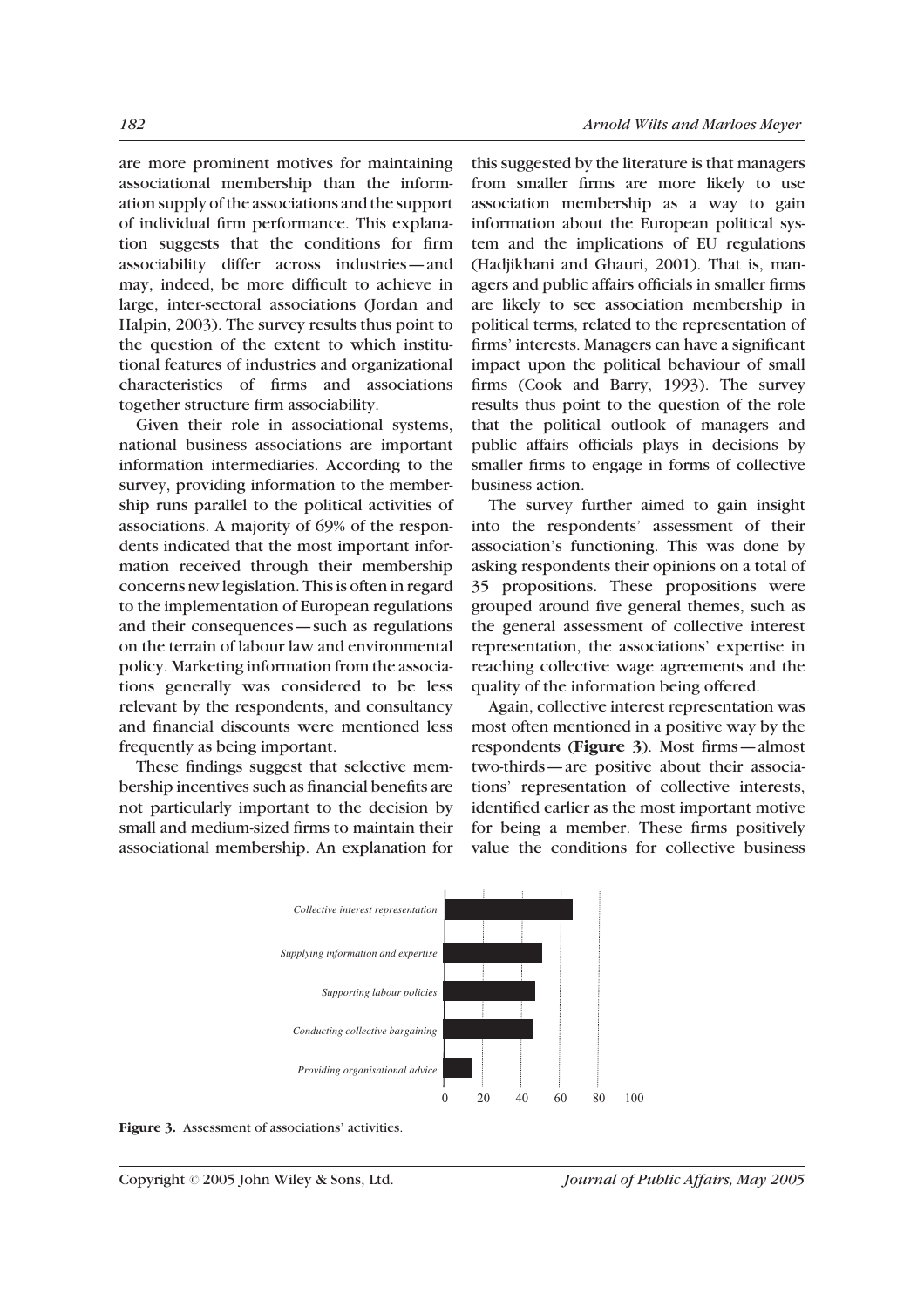action realized through association membership. A very large majority of 90% of the respondents indicated that they will continue their association membership in the near future and are not thinking of using their exit option. In addition, two-thirds of the respondents indicated that they are prepared to voice their interests when they feel that their association is not functioning properly, while 60% actively participate in work committees and association meetings. These firms are important stakeholders in their associations, joining forces with competitors through their membership and engaging in collective business action towards the policy process. For these companies, national business associations perform an important function by offering a resource base for political action, serving as intermediaries for corporate public affairs.

The survey results suggest that association members have a relatively strong sense of organizational loyalty. This can partly be explained by the importance of routine and stability in the Dutch system of interest politics, where existing corporatist structures allow firms to be part of the public policy process through collective bodies, such as trade associations (Visser and Wilts, 2005). Therefore, in the situation of The Netherlands, association membership can indeed serve the political interests of firms. An additional explanation suggested by the literature is that for most firms there is no viable alternative to association membership, other than to 'go it alone' and interact with the policy process independently (Cook and Barry, 1995). In other words, for many firms, exit is not an option and this induces loyalty while reducing the relative costs of voice (Hirschman, 1970). Membership of EU associations, for example, does not appear to be an alternative that would create exit options and change the dynamic of membership within national associations.

The survey shows that, despite the internationalization of public decision making, many firms remain orientated towards nationally operating business interest organizations. The empirical outcomes of the survey support the argument that national structures mediate the impact of Europeanization processes on the political behaviour of firms and organized interests (Lehmkuhl, 2000). Therefore, an important question for further research is how firm associability is institutionally embedded within national systems of interest politics and how this embeddedness structures their responses to the internationalization of economic and political affairs.

#### **Conclusion**

The data presented here suggest that political considerations remain paramount to the decision by smaller firms to maintain their membership in national trade associations. The respondents in the survey indicated that they primarily see their association as representing collective business interests and that this is a main motive for them to maintain their membership. Because the scope of the survey presented in this paper was relatively limited, these observations cannot be generalized as such. However, the interpretation of the survey results did suggest a number of plausible explanations for the lasting orientation of firms towards nationally operating business interest organizations. Institutional features of industries, the role of public affairs officials within companies and the structures of national systems of interest politics were highlighted.

The survey data raise three basic questions for further research into firm associability. It was suggested that smaller, single-industry associations experience less tension between collective interest representation and the need to meet individual membership demand. The survey results, therefore, point to the question of how institutional features of industries and organizational characteristics of firms and trade associations are structuring factors in firm associability. This is a relevant research question because there is very little empirical evidence available concerning these institutional conditions at the bottom of the associational system. Yet, these conditions are important for corporate public affairs while they structure the effectiveness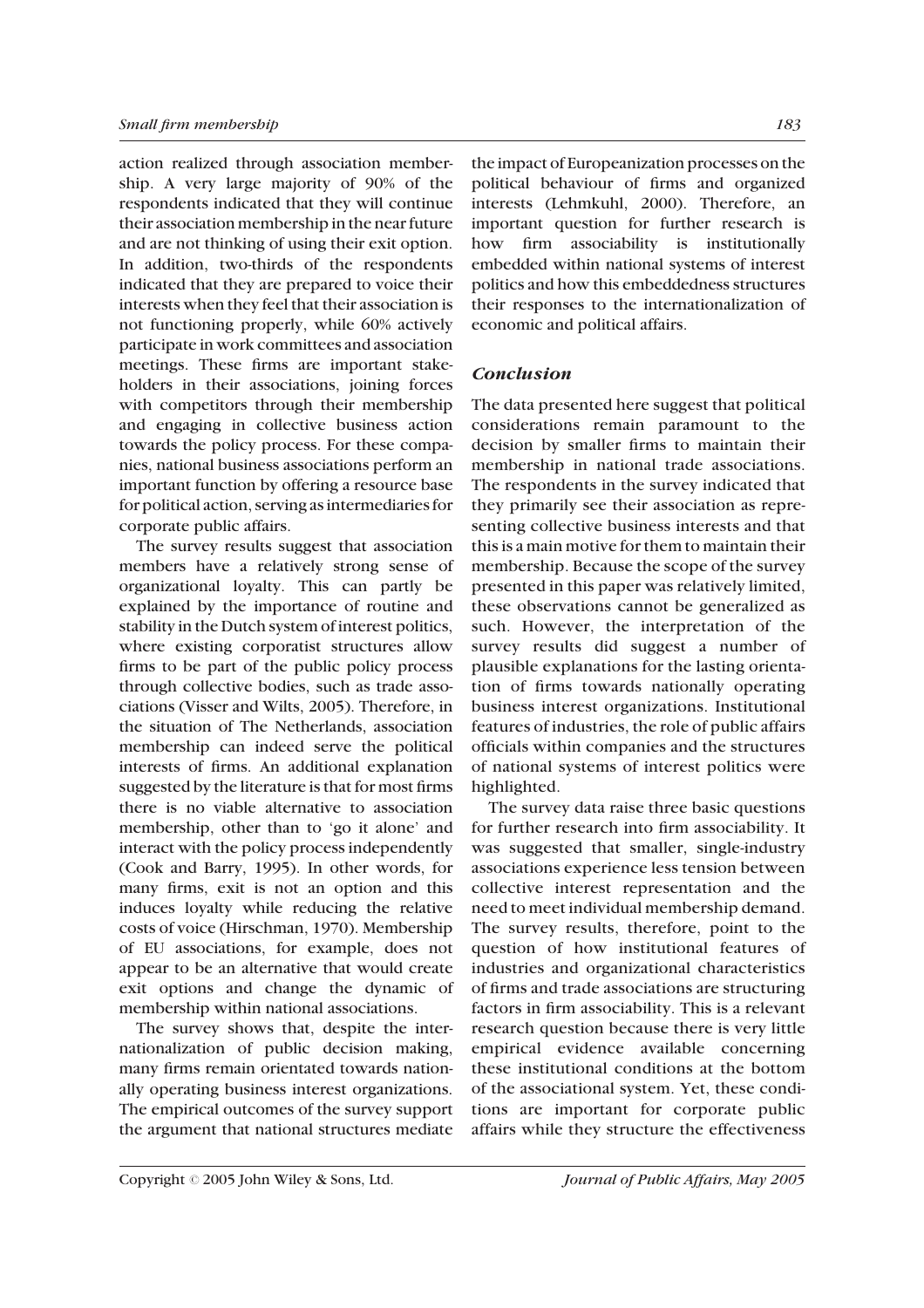of different—individual and collective—strategies through which firms can represent their policy interests.

Given the potential impact of individual managers on the strategies of small firms, the second question that followed from the analysis of the survey results concerns the role played by the political outlook of public affairs officials in decisions by firms to associate themselves and engage in collective forms of business action. Again, this is an important aspect of firm associability that has received little attention in the literature, as most studies focus on large companies and their representatives, which are able to interact directly with high levels of government bureaucracies and political institutions. Finally, the third issue identified in the paper as an important question for further research concerns the embeddedness of firm associability in national structures of interest politics. The survey presented here supports the argument that, despite the internationalization of economic and political affairs in Europe, national trade associations remain an important channel for corporate political action. These organizations continue to perform an important function in mediating business–government relations, aggregating business interests and coordinating the political activities of firms.

The main conclusion of this paper, then, is that associations remain important intermediaries for corporate public affairs, despite the ongoing internationalization of public policy processes. Secondly, the analysis of the results presented here suggests that national associations will continue to have a steady membership base, provided that they can demonstrate the effectiveness of their strategies towards a policy decision-making process that is becoming increasingly complex as the EU develops further. Although these developments occur rapidly, there is much stability at the bottom of the associational system, and any changes can necessarily follow only in a path-dependent manner. An increasing orientation towards European issues and developments should not divert attention away from this basic dimension of corporate public affairs.

## Biographical notes

Arnold Wilts is a lecturer in strategic management at the Department of Public Administration and Organization Science at the Free University in Amsterdam. His research focuses on questions of corporate political action.

Marloes Meyer graduated from the Free University, Amsterdam in 2003. She was awarded a MSc in Public Administration & Organization Science based on her research into small firm membership in national trade associations.

## References

- Barnett WP, Mischke GA, Ocasio W. 2000. The evolution of collective strategies among organizations. Organization Studies 21: 325–354.
- Baron DP. 1995. Integrated strategy: market and nonmarket components. California Management Review 37: 47–65.
- Bennett RJ. 1997a. The impact of European economic integration on business associations: the UK case. West European Politics 20: 61–90.
- Bennett RJ (ed.). 1997b. Trade Associations in Britain and Germany: Responding to Internationalisation and the EU. Anglo-German Foundation: London.
- Beyers J. 2004. Voice and access: political practices of European interest associations. European Union Politics 5: 211–240.
- Bouwen P. 2002. Corporate lobbying in the European Union: the logic of access. Journal of European Public Policy 9: 365–390.
- Coen D. 1997. The evolution of the large firm as a political actor in the European Union. Journal of European Public Policy 4: 91–108.
- Cook RG, Barry D. 1993. When should the small firm be involved in public policy? Journal of Small Business Management 31: 39–50.
- Cook RG, Barry D. 1995. Shaping the external environment: a study of small firms' attempts to influence public policy. Business & Society 34: 317–344.
- Falkner G. 2000. Policy networks in a multi-level system: converging towards moderate diversity? West European Politics 23: 94–120.
- Grant W. 2001. Pressure politics: from ''insider politics'' to direct action? Parliamentary Affairs 54: 334–348.